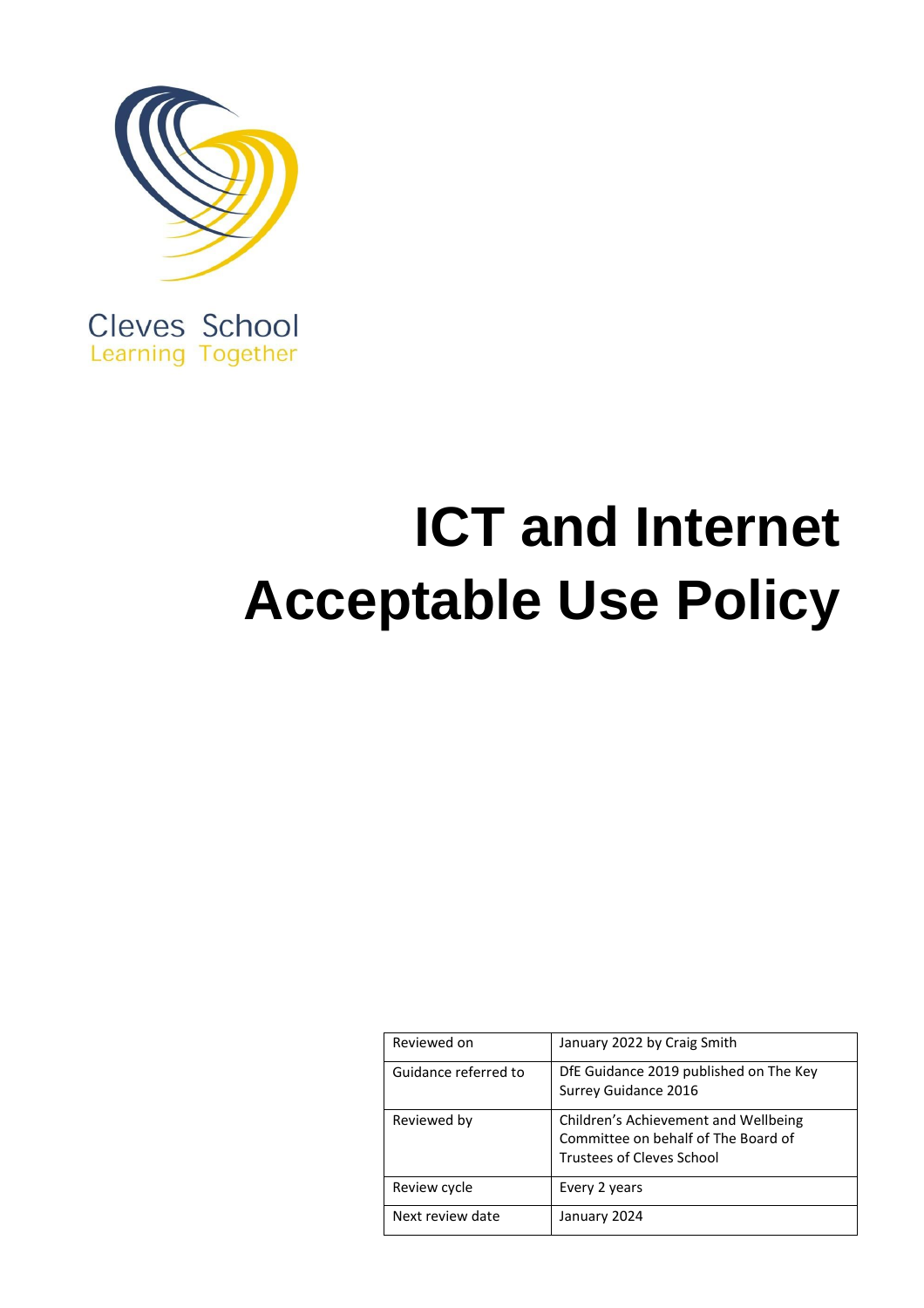# **1. Introduction and aims**

ICT is an integral part of the way our academy works, and is a critical resource for pupils, staff, trustees, volunteers and visitors. It supports teaching and learning, pastoral and administrative functions of the academy.

However, the ICT resources and facilities our academy uses also pose risks to data protection, online safety and safeguarding.

This policy aims to:

- Set guidelines and rules on the use of academy ICT resources for staff, pupils, parents and trustees
- Establish clear expectations for the way all members of the community engage with each other online
- Support the academy's policy on data protection, online safety and safeguarding
- Prevent disruption to the academy through the misuse, or attempted misuse, of ICT systems
- Support the academy in teaching pupils safe and effective internet and ICT use

This policy covers all users of our academy's ICT facilities, including trustees, staff, pupils, volunteers, contractors and visitors.

Breaches of this policy may be dealt with under the staff disciplinary policy.

## **2. Relevant legislation and guidance**

This policy refers to, and complies with, the following legislation and guidance:

- [Data Protection Act 2018](http://www.legislation.gov.uk/ukpga/2018/12/contents/enacted)
- > [The General Data Protection Regulation](https://eur-lex.europa.eu/legal-content/EN/TXT/HTML/?uri=CELEX:32016R0679)
- [Computer Misuse Act 1990](https://www.legislation.gov.uk/ukpga/1990/18/contents)
- [Human Rights Act 1998](https://www.legislation.gov.uk/ukpga/1998/42/contents)
- [The Telecommunications \(Lawful Business Practice\) \(Interception of Communications\) Regulations 2000](https://www.legislation.gov.uk/uksi/2000/2699/regulation/3/made)
- [Education Act 2011](http://www.legislation.gov.uk/ukpga/2011/21/section/2/enacted)
- [Freedom of Information Act 2000](https://www.legislation.gov.uk/ukpga/2000/36/contents)
- > [The Education and Inspections Act 2006](https://www.legislation.gov.uk/ukpga/2006/40/part/7/chapter/1)
- **X** [Keeping Children Safe in Education 2018](https://www.gov.uk/government/publications/keeping-children-safe-in-education--2)
- [Searching, screening and confiscation: advice for schools](https://www.gov.uk/government/publications/searching-screening-and-confiscation)

## **3. Definitions**

- **"ICT facilities":** includes all facilities, systems and services including but not limited to network infrastructure, desktop computers, laptops, tablets, phones, music players or hardware, software, websites, web applications or services, and any device system or service which may become available in the future which is provided as part of the ICT service
- **"Users":** anyone authorised by the academy to use the ICT facilities, including trustees, staff, pupils, volunteers, contractors and visitors
- **"Personal use":** any use or activity not directly related to the users' employment, study or purpose
- **"Authorised personnel":** employees authorised by the academy to perform systems administration and/or monitoring of the ICT facilities
- **"Materials":** files and data created using the ICT facilities including but not limited to documents, photos, audio, video, printed output, web pages, social networking sites, and blogs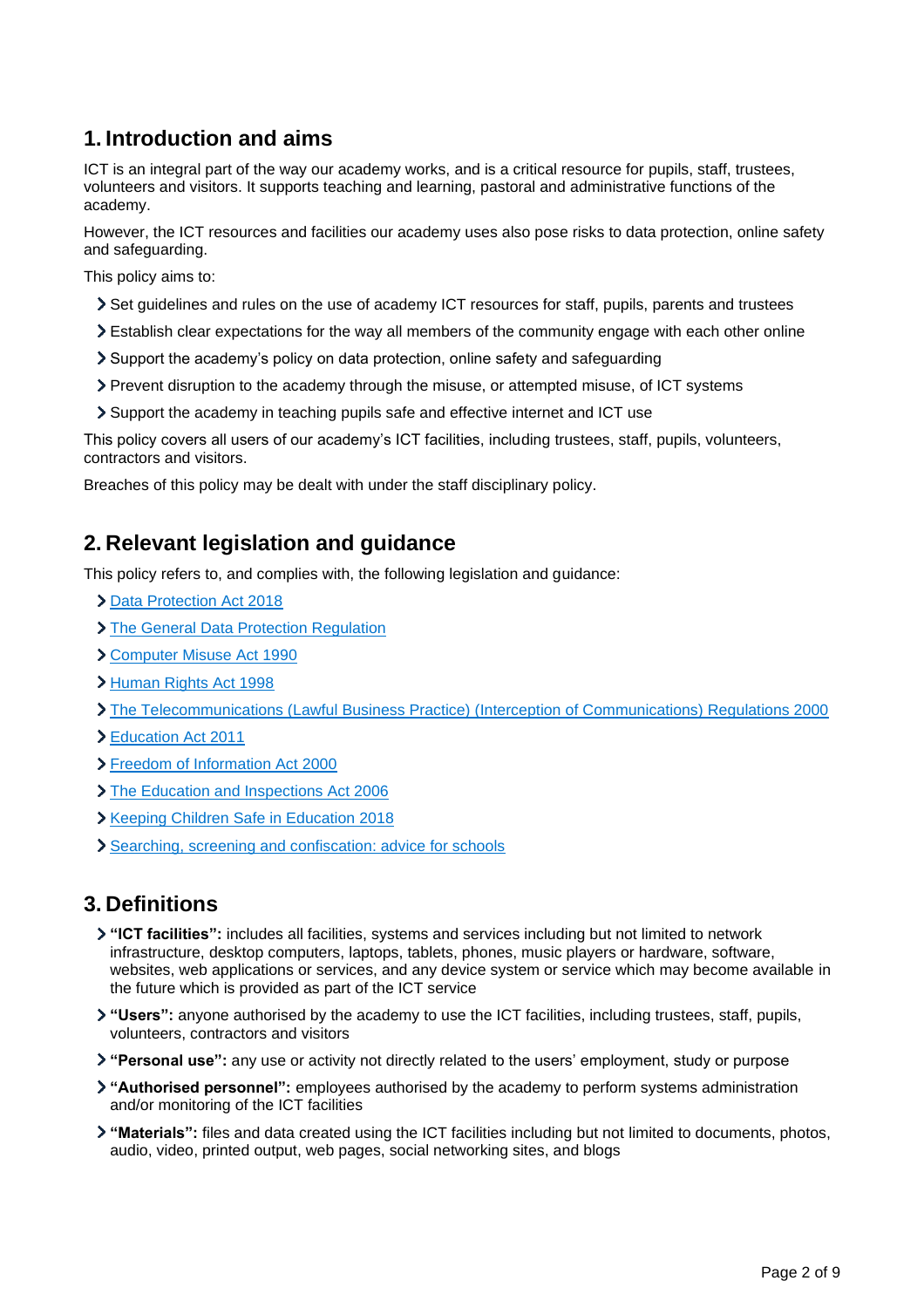## **4. Unacceptable use**

The following is considered unacceptable use of the academy's ICT facilities by any member of the community. Any breach of this policy may result in disciplinary or behaviour proceedings

Unacceptable use of the academy's ICT facilities includes:

- Using the academy's ICT facilities to breach intellectual property rights or copyright
- Using the academy's ICT facilities to bully or harass someone else, or to promote unlawful discrimination
- > Breaching the academy's policies or procedures
- Any illegal conduct, or statements which are deemed to be advocating illegal activity
- Accessing, creating, storing, linking to or sending material that is pornographic, offensive, obscene or otherwise inappropriate
- Activity which defames or disparages the academy, or risks bringing the academy into disrepute
- Sharing confidential information about the academy, its pupils, or other members of the community
- Connecting any device to the academy's ICT network without approval from authorised personnel
- Setting up any software, applications or web services on the academy's network without approval by authorised personnel, or creating or using any program, tool or item of software designed to interfere with the functioning of the ICT facilities, accounts or data
- Gaining, or attempting to gain, access to restricted areas of the network, or to any password-protected information, without approval from authorised personnel
- Allowing, encouraging, or enabling others to gain (or attempt to gain) unauthorised access to the academy's ICT facilities
- Causing intentional damage to ICT facilities
- Removing, deleting or disposing of ICT equipment, systems, programs or information without permission by authorised personnel
- Causing a data breach by accessing, modifying, or sharing data (including personal data) to which a user is not supposed to have access, or without authorisation
- Using inappropriate or offensive language
- Promoting a private business, unless that business is directly related to the school
- Using websites or mechanisms to bypass the school's filtering mechanisms

This is not an exhaustive list. The academy reserves the right to amend this list at any time. The Senior Leadership Team will use professional judgement to determine whether any act or behaviour not on the list above is considered unacceptable use of the academy's ICT facilities.

#### **Sanctions**

Pupils and staff who engage in any of the unacceptable activity listed above may face disciplinary action in line with the school's policies. Copies of the staff code of conduct and staff disciplinary policy can be found on the Cleves Google Drive.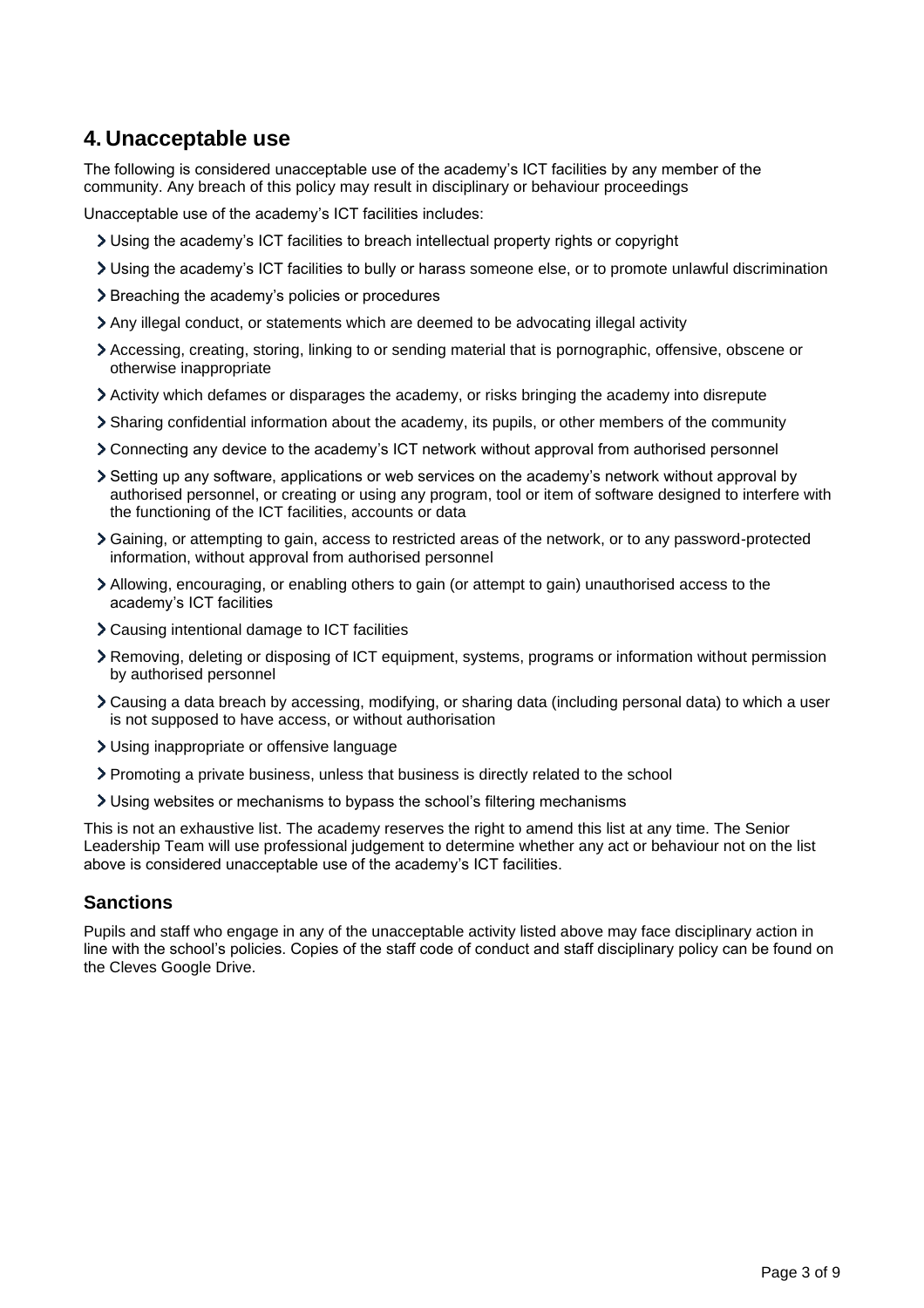# **5. Staff (including trustees, volunteers, and contractors)**

## **Access to school ICT facilities and materials**

The academy's Senior Leadership Team manages access to the academy's ICT facilities and materials for staff. That includes, but is not limited to:

Computers, tablets and other devices

Access permissions for certain programmes or files

Staff will be provided with unique log-in/account information and passwords that they must use when accessing the academy's ICT facilities.

Staff who have access to files they are not authorised to view or edit, or who need their access permissions updated or changed, should contact the Deputy Headteacher or School Business Manager.

#### **Use of email and phones**

The academy provides each member of staff with an email address.

This email account should be used for work purposes only.

All work-related business should be conducted using the email address the academy has provided.

Staff must not share their personal email addresses with parents and pupils, and must not send any workrelated materials using their personal email account.

Staff must no use personal digital cameras or camera phones for creating or transferring images of children and young people without the express permission of the school leadership team. School devices are available for taking photographs both in school and on trips/sporting events.

Staff must take care with the content of all email messages, as incorrect or improper statements can give rise to claims for discrimination, harassment, defamation, breach of confidentiality or breach of contract.

Email messages are required to be disclosed in legal proceedings or in response to requests from individuals under the Data Protection Act 2018 in the same way as paper documents. Deletion from a user's inbox does not mean that an email cannot be recovered for the purposes of disclosure. All email messages should be treated as potentially retrievable.

Staff must take extra care when sending sensitive or confidential information by email. Any attachments containing sensitive or confidential information should be encrypted so that the information is only accessible by the intended recipient.

If staff receive an email in error, the sender should be informed and the email deleted. If the email contains sensitive or confidential information, the user must not make use of that information or disclose that information.

If staff send an email in error which contains the personal information of another person, they must inform the Deputy Headteacher or School Business Manager immediately and follow our data breach procedure.

#### **Personal social media accounts**

Members of staff should ensure that their use of social media, either for work or personal purposes, is appropriate at all times.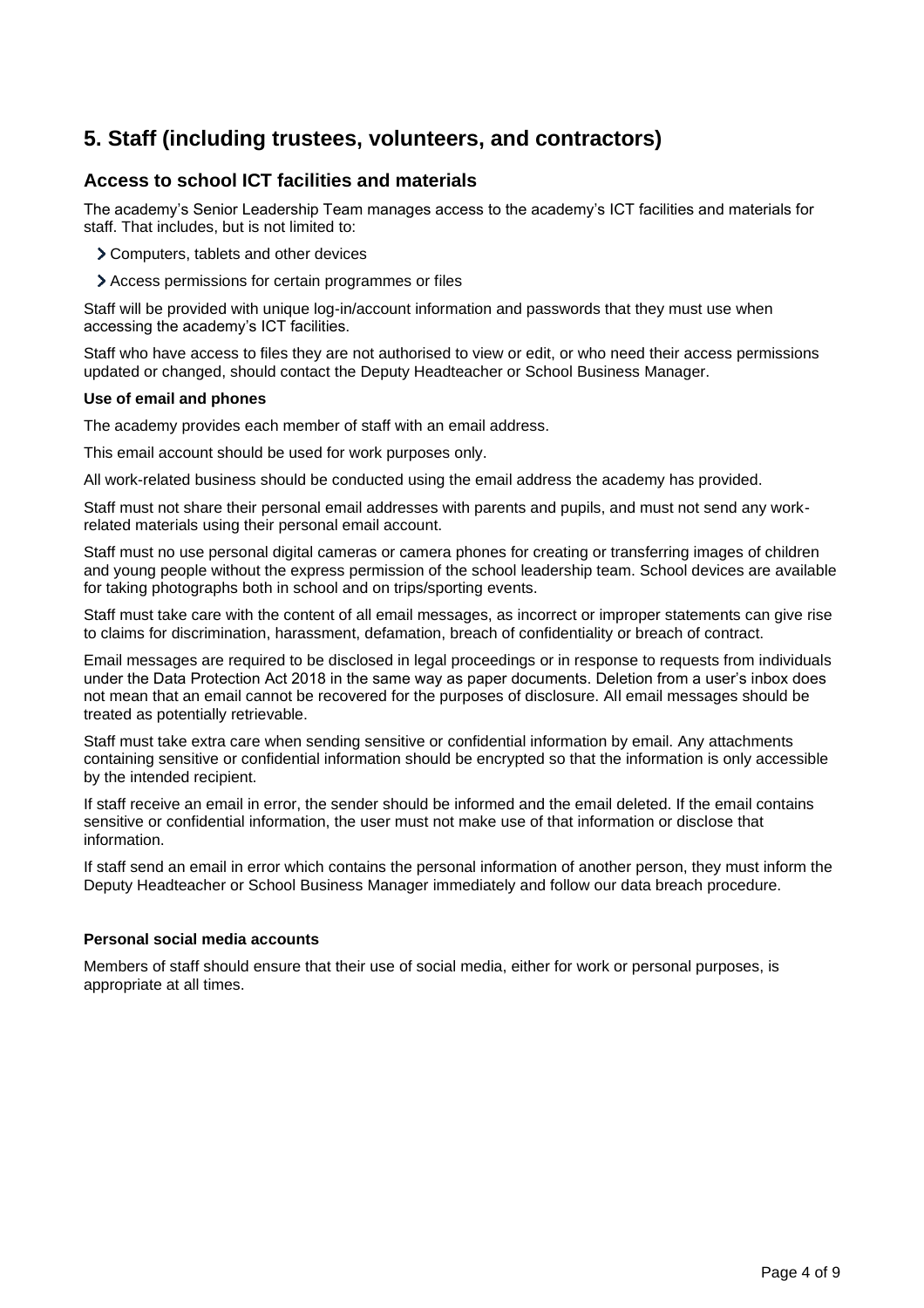#### **Monitoring of school network and use of ICT facilities**

The academy reserves the right to monitor the use of its ICT facilities and network. This includes, but is not limited to, monitoring of:

- > Internet sites visited
- > Bandwidth usage
- > Email accounts
- User activity/access logs
- Any other electronic communications

Only authorised ICT staff may inspect, monitor, intercept, assess, record and disclose the above, to the extent permitted by law.

The academy monitors ICT use in order to:

- Obtain information related to school business
- Investigate compliance with school policies, procedures and standards
- Ensure effective academy and ICT operation
- Conduct training or quality control exercises
- > Prevent or detect crime
- Comply with a subject access request, Freedom of Information Act request, or any other legal obligation

## **6. Pupils**

#### **Unacceptable use of ICT and the internet outside of school**

The academy will sanction pupils, in line with the behaviour policy if a pupil engages in any of the following **at any time** (even if they are not on academy premises):

- Using ICT or the internet to breach intellectual property rights or copyright
- Using ICT or the internet to bully or harass someone else, or to promote unlawful discrimination
- > Breaching the academy's policies or procedures
- Any illegal conduct, or statements which are deemed to be advocating illegal activity
- Accessing, creating, storing, linking to or sending material that is pornographic, offensive, obscene or otherwise inappropriate
- Activity which defames or disparages the academy, or risks bringing the academy into disrepute
- Sharing confidential information about the academy, other pupils, or other members of the community
- Gaining or attempting to gain access to restricted areas of the network, or to any password protected information, without approval from authorised personnel
- Allowing, encouraging, or enabling others to gain (or attempt to gain) unauthorised access to the academy's ICT facilities
- Causing intentional damage to ICT facilities or materials
- Causing a data breach by accessing, modifying, or sharing data (including personal data) to which a user is not supposed to have access, or without authorisation
- Using inappropriate or offensive language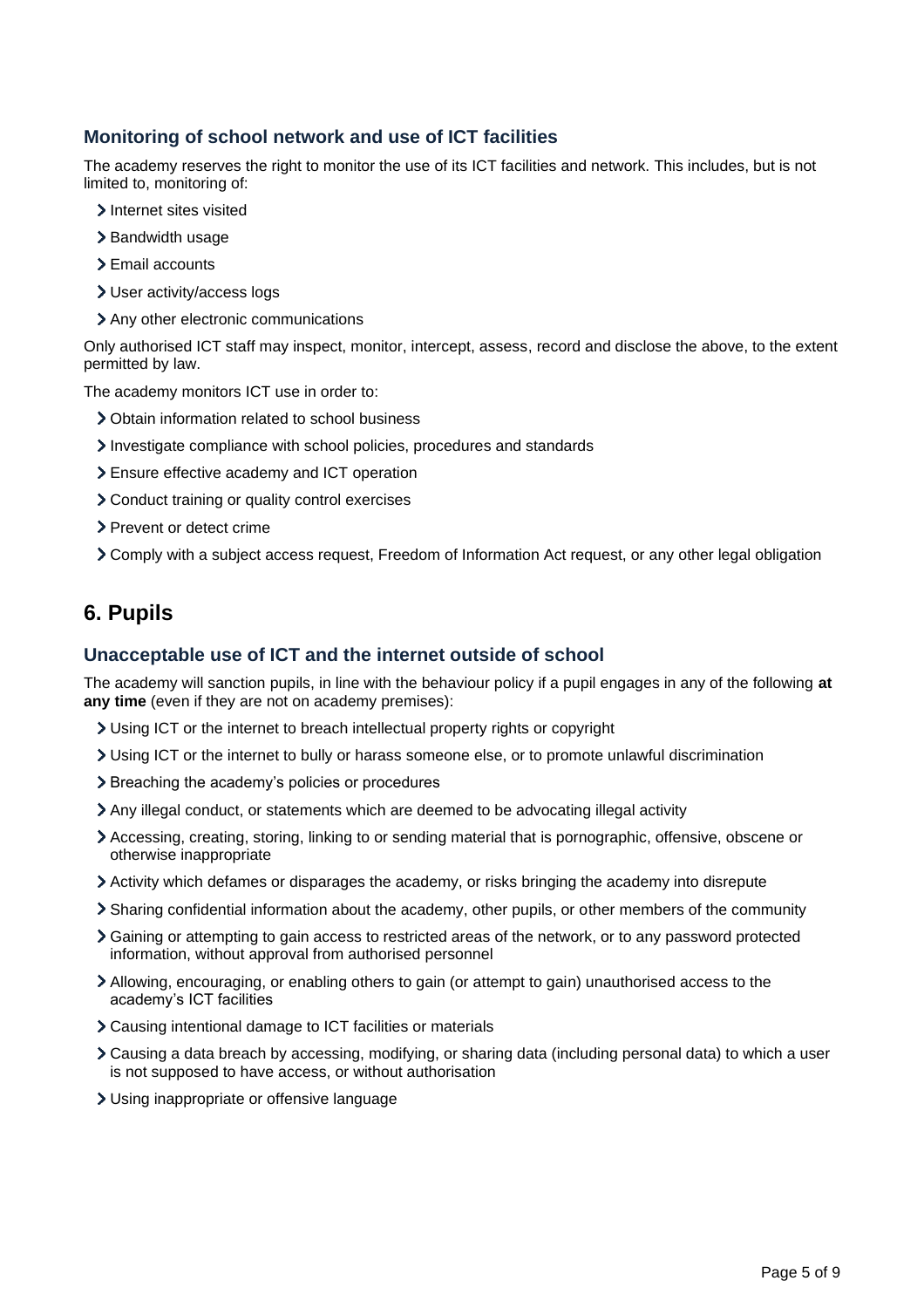# **7. Parents**

## **Access to ICT facilities and materials**

Parents do not have access to the academy's ICT facilities as a matter of course.

However, parents working for, or with, the academy in an official capacity (for instance, as a volunteer or as a member of the PTA) may be granted an appropriate level of access, or be permitted to use the academy's facilities at the headteacher's discretion.

Where parents are granted access in this way, they must abide by this policy as it applies to staff.

#### **7.2 Communicating with or about the school online**

We believe it is important to model for pupils, and help them learn, how to communicate respectfully with, and about, others online.

Parents play a vital role in helping model this behaviour for their children, especially when communicating with the academy through our website and social media channels.

## **8. Data security**

The academy takes steps to protect the security of its computing resources, data and user accounts. However, the academy cannot guarantee security. Staff, pupils, parents and others who use the academy's ICT facilities should use safe computing practices at all times.

#### **Passwords**

All users of the academy's ICT facilities should set strong passwords for their accounts and keep these passwords secure.

Users are responsible for the security of their passwords and accounts, and for setting permissions for accounts and files they control.

Members of staff or pupils who disclose account or password information may face disciplinary action.

#### **Software updates, firewalls, and anti-virus software**

All of the academy's ICT devices that support software updates, security updates, and anti-virus products will be configured to perform such updates regularly or automatically. This will be managed by our IT support company

Users must not circumvent or make any attempt to circumvent the administrative, physical and technical safeguards we implement and maintain to protect personal data and the academy's ICT facilities.

Any personal devices using the academy's network must all be configured in this way.

#### **Data protection**

All personal data must be processed and stored in line with data protection regulations and the academy's data protection policy.

#### **Access to facilities and materials**

All users of the academy's ICT facilities will have clearly defined access rights to school systems, files and devices.

These access rights are managed by the Deputy Headteacher and School Business Manager.

Users should not access, or attempt to access, systems, files or devices to which they have not been granted access. If access is provided in error, or if something a user should not have access to is shared with them, they should alert the above immediately.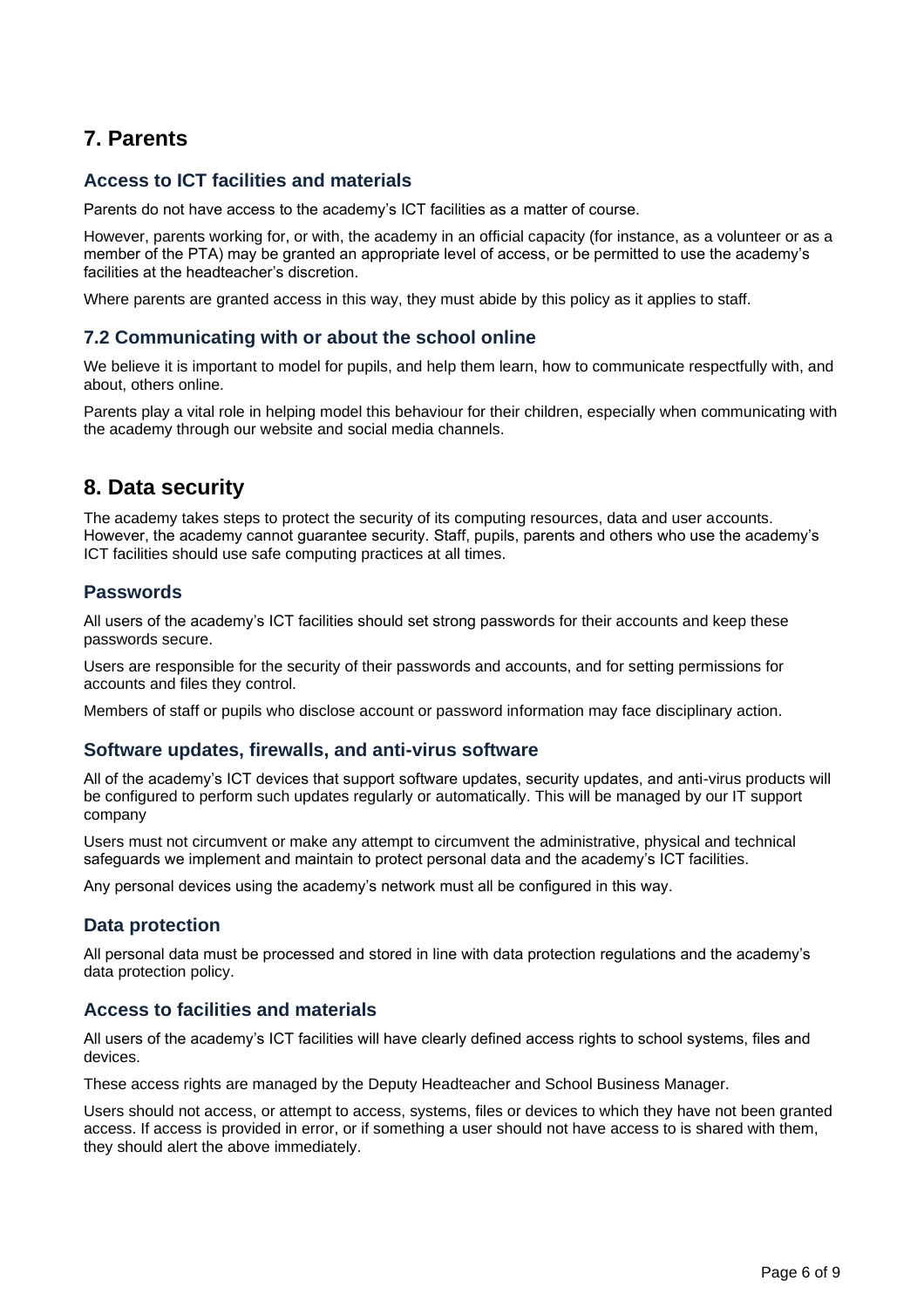Users should always log out of systems and lock their equipment when they are not in use to avoid any unauthorised access. Equipment and systems should always be logged out of and closed down completely at the end of each working day.

## **9. Internet access**

The academy wireless internet connection is secured and appropriate filtering is in place. Inappropriate searches or attempts to access inappropriate websites are logged and immediately flagged to the Senior Leadership Team. Filters are, however, not full proof and any inappropriate content should be immediately reported to the Senior Leadership Team.

## **Parents and visitors**

Parents and visitors to the school will not be permitted to use the school's wifi unless specific authorisation is granted by the Senior Leadership Team.

They will only grant authorisation if:

- Parents are working with the school in an official capacity (e.g. as a volunteer or as a member of the PTA)
- Visitors need to access the school's wifi in order to fulfil the purpose of their visit (for instance, to access materials stored on personal devices as part of a presentation or lesson plan)

Staff must not give the wifi password to anyone who is not authorised to have it. Doing so could result in disciplinary action.

# **10. Monitoring and review**

The Senior Leadership Team monitor the implementation of this policy, including ensuring that it is updated to reflect the needs and circumstances of the school.

This policy will be reviewed every 2 years.

# **11. Related policies**

This policy should be read alongside the school's policies on:

- Online safety
- Safeguarding and child protection
- **Behaviour**
- Staff discipline
- Data protection policy
- Code of Conduct
- Computing Policy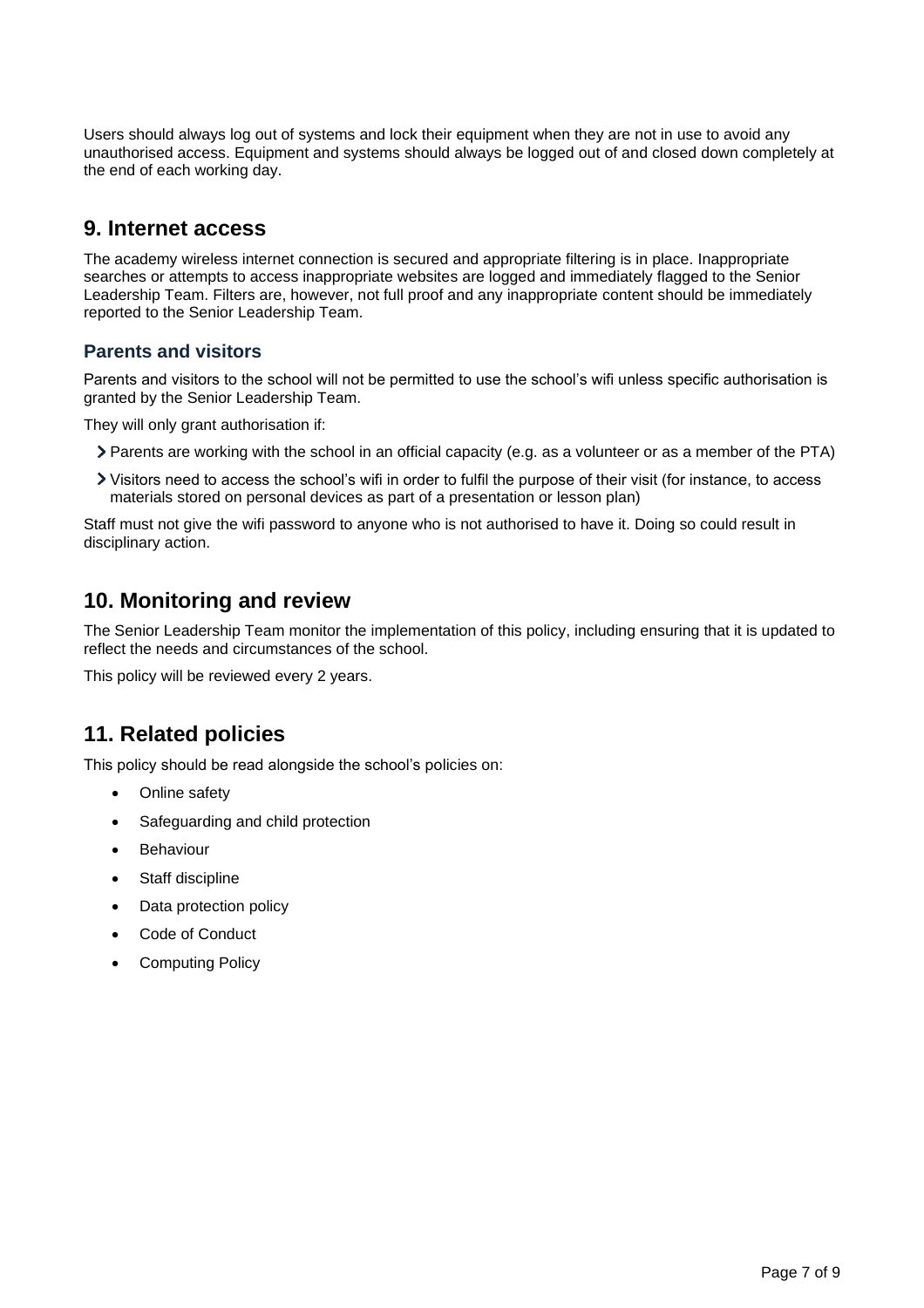## **Appendix 1: Acceptable use agreement for pupils**

## **Acceptable use of the academy's ICT facilities and internet: agreement for pupils and parents/carers**

#### **Name of pupil:**

#### **When I use the school's ICT facilities (like computers and equipment) and get on the internet in school, I will not:**

- Use them without asking a teacher first, or without a teacher in the room with me
- Use them to break school rules
- Go on any inappropriate websites
- Use chat rooms
- Use a personal email address when emailing in school
- Email people I don't know unless teacher has approved it.
- Open any attachments in emails, or click any links in emails, without checking with a teacher first
- Use mean or rude language when talking to other people online or in emails
- Share my password with others or log in using someone else's name or password
- Give my home address, phone number, send a photograph or video, or give any other personal information that could be used to identify me, my family or my friends.
- Look at other people's files without their permission.
- Use school devices for online gaming, file sharing or video broadcasting (eg YouTube), unless I have permission of a member of staff to do so.
- Bully other people

I understand that the school will check emails and the websites I visit and how I use the school's computers and equipment. This is so that they can help keep me safe and make sure I'm following the rules.

I will tell a teacher or a member of staff I know immediately if I find anything on a school computer or online that upsets me, or that I know is mean or wrong.

I will use the school's computers with care, ensuring I do not damage them through carelessness or inappropriate use. I will report all damages or faults to an adult immediately.

I will carry only one device at a time around the school, make sure it is put away carefully and plugged into the charging case correctly.

I understand that the school can remove my ICT privileges if I do certain unacceptable things online, even if I'm not in school when I do them.

| Signed (pupil): | Date: |
|-----------------|-------|
|                 |       |

**Parent/carer agreement:** I agree that my child can use the school's ICT systems and internet when appropriately supervised by a member of school staff. I agree to the conditions set out above for pupils using the school's ICT systems and internet, and for using personal electronic devices in school, and will make sure my child understands these.

| <b>Signed (parent/carer):</b> | Date: |
|-------------------------------|-------|
|                               |       |